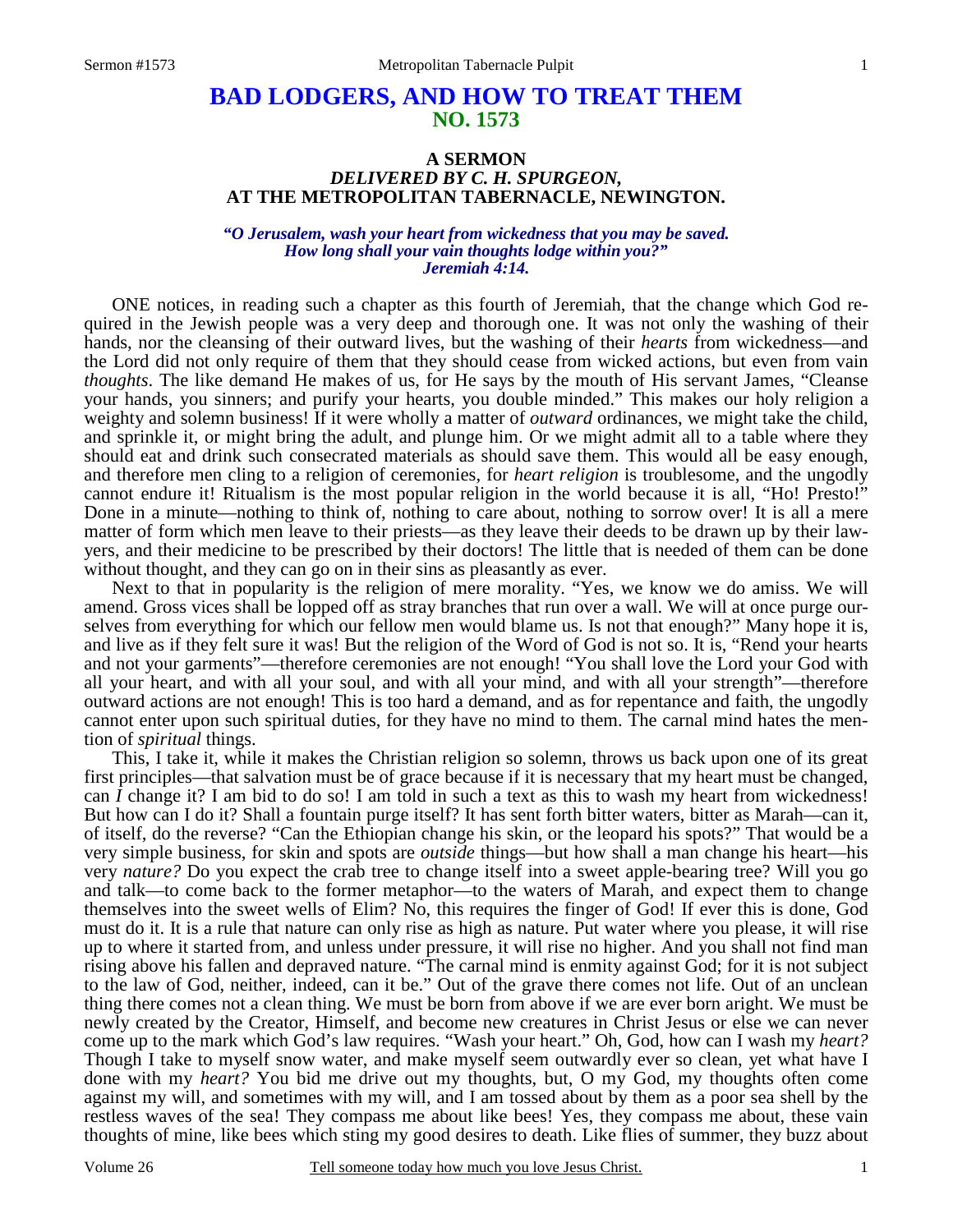my ears, and fill my mind with corruption, and they will not be driven away. I can no more resist them than Jannes and Jambres could withstand the Egyptian plague! Oh, how can I purge out vain thoughts? Where shall I turn for strength to perform this necessary duty?

 "By grace are you saved, through faith; and that not of yourselves: it is the gift of God." And what you cannot do, in that you are weak through the flesh, God can do for you, and His divine Spirit will sweetly enable you to perform all duties which He requires of you! If you are willing and obedient, and yield yourselves up to the blessed gospel of the grace of God, He will make you clean—and your thoughts, too, shall be purged as with fire till they shall rise like a sweet incense unto Him! Let this word at the outset encourage any person who may be inclined to say before I have done, "It is a hard saying: who can bear it?"

 Now to our text, "How long shall your vain thoughts lodge within you?" Bad lodgers! Some people have admitted bad lodgers into their chambers. I have known a good many people troubled with them, and there is no use in keeping them—they must be sent adrift. So the text says, "How long shall vain thoughts lodge within you?" It means that we must not be slow to give them notice to leave, for they ought not to be tolerated in the human breast.

 First, let me name some of these lodgers. Secondly, let me show what bad lodgers they are. And, thirdly, let me give you some advice as to how to get rid of them. May the Holy Spirit come and bless this word to their immediate ejectment, and may a stronger than they come and dwell forever in you, not as a lodger, but as Lord and owner of your whole being!

**I.** First, then, HERE ARE CERTAIN BAD LODGERS and I should not wonder if some people here have found and furnished chambers in their hearts and heads for these mischievous tenants whose name is "vain thoughts."

 Many thoughts may be called vain because they are proud, conceited thoughts. Thus, whenever a man thinks himself good by nature, we may say of his thoughts, "Vanity of vanities: all is vanity!" If you are unrenewed, and dream that you are better than others because your parents were godly, it is a vain thought! If you have never been born-again by the Spirit of God, and are trusting in your infant baptism, it is a vain thought! If you have never come to believe in Jesus, but think yourself very good because you are a respectable person, and regularly attend a place of worship, it is a vain thought! If you have got it in your head that when we talk about sinners we do not mean *you,* and that when God's word condemns men for their sins, it leaves a loophole of escape for *you*, it is a vain thought! If you have an idea that you do not need to come to Christ as a poor, helpless sinner—that you do not need the same kind of change as others—that, indeed, there is a private way to heaven for *you,* and you have found the silver key for it, you have made a mistake! It is a vain thought! You will have to be born-again or else if you are *not* born twice, you will die twice! You will have to be washed in the blood of Jesus Christ or you will die in your sins! You will have to come crying to Him for mercy, and to find everything in Him, or you will remain under condemnation, and perish in your iniquity! If you think it is not so, it is a vain thought! Every thought of self-righteousness is a vain thought! Every idea, moreover, of selfpower—that you can do this, and do that towards your own salvation, and at any time, when it pleases you, you can turn and become a Christian, and so there is no need to be in a hurry, or to seek the help of the Holy Spirit—that, also, is a vain thought! To reckon yourself to be anything more than a mass of sin and helplessness is a vain thought! You have misconceived your own true value, and your condition before God.

 Now, perhaps I speak to some here who really are a very nice sort of people. At least *they* feel they are, for they go to a place of worship where they are not often spoken to very personally. And if the minister does speak pointedly, they say, "I do not think he has any right to talk in that way. People should be charitable." Is it supposed to be charitable to allow people to go down to hell without warning them? My charity leads me to try, as best as I can, to break up all shams, and I am sure that self-righteousness is a sham, a deadly delusion, a destructive error! It is ruining tens of thousands of people—good, quiet, harmless, inoffensive people—people, too, that are generous in their business, and kind, and all that, and who, therefore, conclude that they are safe for time and eternity. They say, "Well, now, I don't know that I have done anything so very wrong. I do not see that I need repentance and faith, or that I need come as that poor thief did on the cross, and just look to Christ, and say, 'Lord, remember me.'" Dear friend, I must address you in the language of the text, "How long shall your vain thoughts lodge within you?" For they are all vain, every one of them! "By the works of the law shall no flesh be justified" in the sight of God. The way to heaven is not by our fancied works of righteousness—salvation is by grace through faith in Jesus Christ!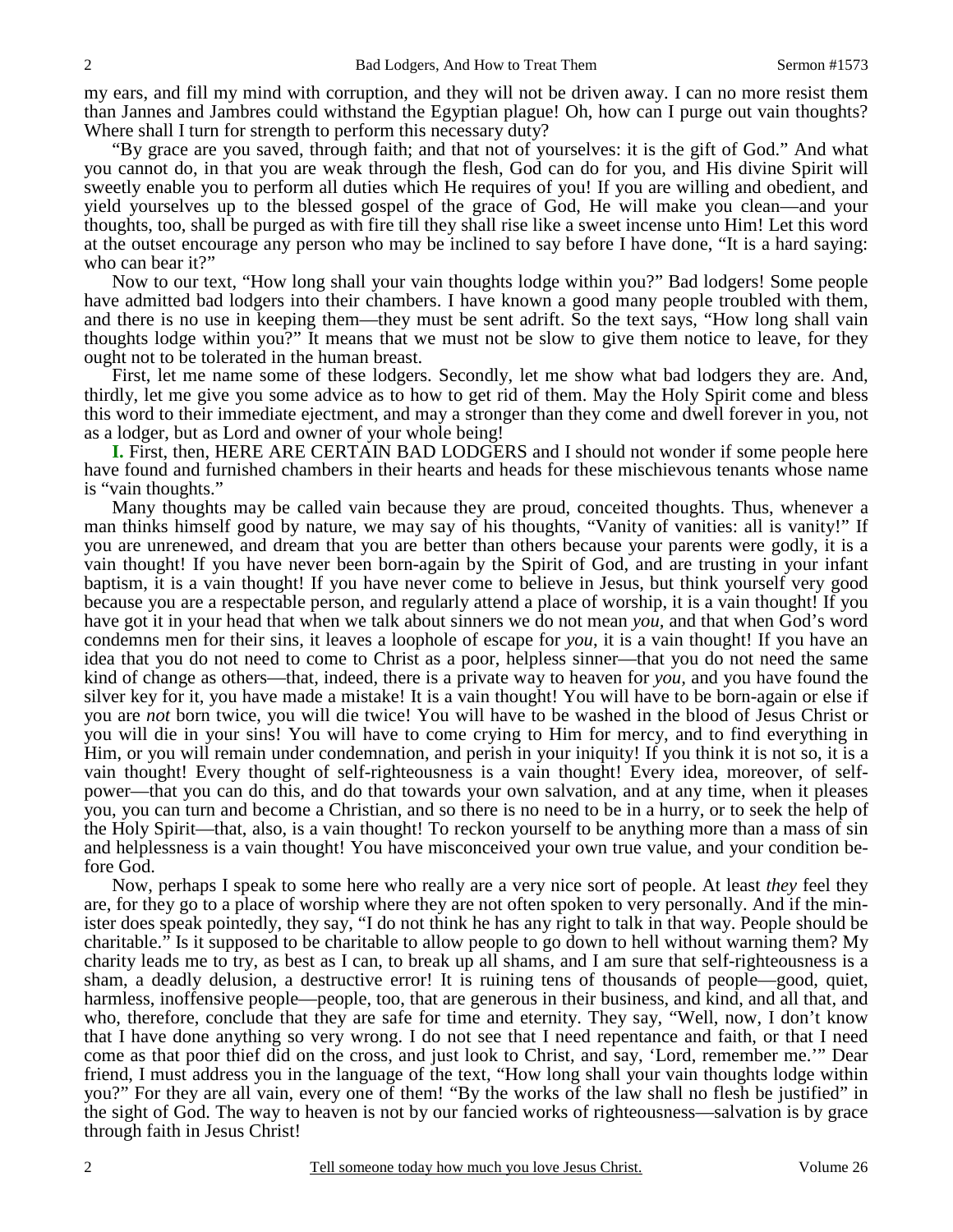Another sort of vain thoughts may be ranged under the head of carnal security. The poet says, "All men think all men mortal but themselves" and, as often as the saying is quoted, never was a proverb more generally true. We are surprised to hear that So-and-So, who was well and hearty three days ago, is dead. We are quite taken aback for the moment, but we never dream that it will happen to us! We are alarmed when we hear that a person who was sitting near to us in the pew on Sunday is now in his coffin, but we indulge the hope that *we* shall see old age! A person, the other day, who was consumptive died suddenly of hemorrhage of the lungs, and yet another consumptive person says, "This sad thing does happen to invalids whose lungs are diseased, but I do not suppose it will ever befall *me*.*"* Men go out to their daily business, and they say, "Many that wake this morning will never see the sun go down," but they, themselves, talk of what they will do in the evening as if they were sure of surviving! There is no hint of, "If the Lord wills, we shall do this or that." We know, all of us, that life is very uncertain, yet multitudes are hazarding their souls upon the uncertainty of that life under an inward belief which they would not dare to express—that somehow or other they are sure not to die just yet. What is such security but a vain thought? Does it not strike you, dear friends, when a man is 80, 88, 90, that surely he cannot expect to get through another year? As a reasonable man, he must reckon that he is soon to die. Not at all! He is often the man who thinks *least* about death, and if you introduce the topic, he does not like the conversation, and starts you on another tack. Many who are younger than they do not like you to mention anything about advanced age or growing old. You must talk of these old sheep as if they were still lambs, or they will not like it—speak plain truth about their years, and they are offended!

 If you want an old man to move quickly out of the road when you are driving, always cry, "Move on, my lad," and he feels complimented, and moves immediately because there is in him a joy in being thought young, and an aversion to the idea of his being old. This is ridiculous! You smile and you may well smile, for it is a folly, but yet how common a folly! Why, when a man is of ripe age, or a woman, why should they not know it, and let it be known? Why should they not number their days, and keep the reckoning before their own minds? If all things are right with you and me, the older we are, the better! Someone said to a Christian man, "What is your age?" and he replied, "I am on the right side of seventy." They found out that he was 75 and they said, "You told us you were on the right side of seventy." "So I am," he answered, "that is the right side, for it is the side which is nearest heaven, my blessed home." Why should not all Christians think so? They *do* think so when they judge rightly, for they joyfully sing*—* 

*"Here in the body tent, Absent from Him I roam, Yet nightly pitch my moving tent A day's march nearer home."* 

If a day's march is worth singing about, is not a year's journey nearer home a theme for still greater delight? Should we try to make out that we have so much longer to stay in exile—so much longer before we shall see the face of the Well-Beloved—so much longer before, like heirs that have come of age, we shall enter on our divine inheritance?

 My hearers, drive out these vain thoughts about not dying! I will lead the way for you. I am as likely to die tonight as any other man upon the face of this earth. You, too, my friend, may as likely never see another Sunday as anyone else. You tell me you do not know that you have any special disease, and indeed, I hope you have not—but we all carry something about us in which death can fix his arrow. Depend upon it that the seeds of mortality are in every constitution. I have met with one man—no, with two men—who do not believe that they shall die. But as they are getting very much older, and one of them stoops very much, I am under the impression that they *will* die—and I pray anybody here who thinks that such an idea is a folly, to remember that it is a minor form of the same folly to say—"I shall not die just yet." You may as well say, "I shall not die at all," for it leads to the same practical conclusion—death at a distance influences us very little more than no death at all! You may die at any moment! And what, my dear hearer, if at this moment, while seated in that pew, your naked spirit were suddenly to find itself at the bar of God? What would become of you? I charge you, by the living God, and by your care about your own soul, do not let that thought escape your mind! It is a vain thought for me to suppose that I shall have 10 minutes longer to live! It is a vain thought to grant myself a lease for another week, for I am a tenant-at-will, and I may be ejected in a moment! So let me get rid of the folly and vanity of carnal security. At this moment the Holy Spirit says to any of you who may be presuming upon long life—"How long shall your vain thoughts lodge within you?"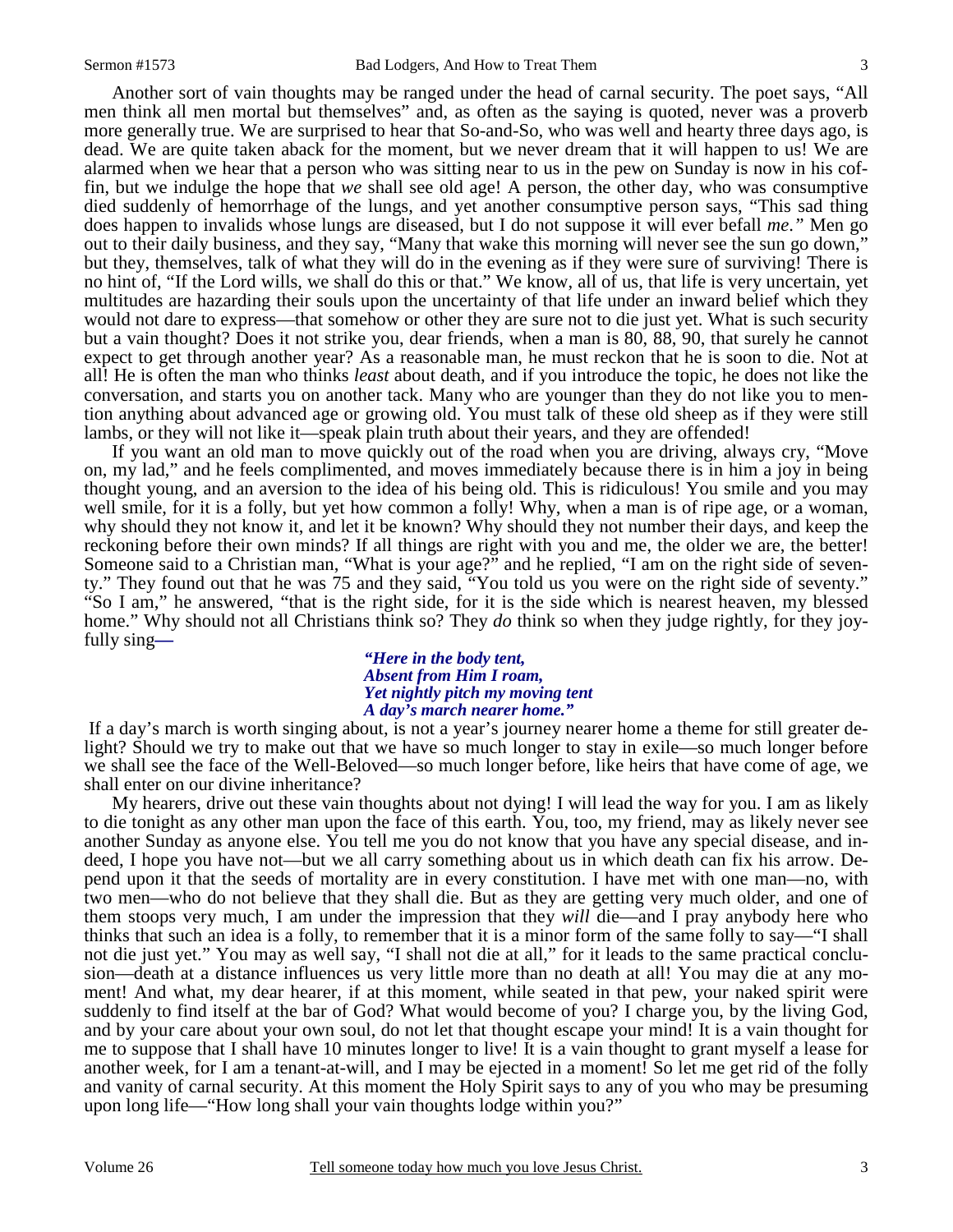I know another set of thoughts—they are better looking, but they are equally vain—for they promise much, and come to nothing. They are vain because they are fruitless. These vain thoughts are like the better order of people in Jerusalem—good people after a sort—that is to say they really thought that as God threatened them with judgments they would turn to Him. Certainly they would! They had no intention of being hard-hearted! Far from it! They acknowledged the power of the prophet's appeal. They felt a degree of awe in the presence of the just God as He threatened them, and of course they meant—they meant to wash their hearts, and they meant to put away all their forbidden practices—but not just yet! They would not wait very long, of course. A long delay would be very dangerous, but they might safely tarry a little longer. They had an engagement which would take them into worldly company, and so they must wait till that was over. They had formed close connections which they could not very well break, and so religion must be regretfully postponed for a more convenient season. They were engrossed in a certain business which they could not easily get out of for a term of years—but they would! Oh, they would! Certainly! Certainly they would attend to God, and their souls! Though they did not say so in words, yet their faces appealed to the preacher pleadingly—"Do not press us too much just now. We are honest people. We acknowledge the bill. Let it run a little longer. We do not mean to break away from the demands of God by any means. We quite intend to comply with them at a near date, but not today. Oh, no, we do not deny the Scriptures! Do not think that we are *infidels!* We do not doubt the love of Christ to men, or the power of His gospel—we hope to feel it in a little while." They mean to enjoy the love of God one of these days, and they hope to wind up their lives in a saintly manner. They feel rather pleased with themselves because they are so good as to resolve—if it is not virtue, itself, which they possess—yet the resolve to possess it flatters them into great notions of themselves! It is a great deal to be able to get so far as good resolutions, so they think.

 Well, now, my friend, has not that been the style of *your* thoughts for a great many years? Did you not think like that when you were a child—when you were yet fresh to the ways of religion, and had not yet learned so much of other ways as you have now? Do you not remember those early impressions those tears at night, those childlike cries to Jesus, your mother's Savior? Yes, you do remember them, and there were times not so very long ago when all came back to you, and you sat in the house of God trembling and wishing you could get to your chamber, and bow your knees in prayer! You were on the borders of Immanuel's land, and there was only a step between you and life. You wished that the step was taken, but still—well, there was a reason why it should not be taken just yet—and so you dared to bid the Lord to wait your leisure as if He were a beggar at your door to whom you were under no obligation! Alas for this constant delaying! Where will it land you? I see upon your head the signs of age, but you are not yet born of God. Your eyes are failing. You need spectacles, but you have not yet looked to Jesus! Years have followed years, and the record of your sin is a long roll written on both sides, and you are still resolving, and still making up your mind to something very good—still hoping that the right time is coming, only you must wait a little longer.

 Now, the Lord says, "How long shall your vain thoughts lodge within you?" for they are all vain, these delays, these false promises, these self-deceptions. How long shall it be that they shall throng the avenues of your soul, and curse your spirit?

 In some, who I hope are saved, their vain thoughts lie in a similar direction—they trust that they have believed, but they are slow to obey their Lord in publicly avowing their discipleship. They know that the gospel has two precepts—"He that believes, and is baptized shall be saved," or, in other words, "He that with his heart believes, and with his mouth makes confession of Him, shall be saved." They resolve that they will, one of these days, make a confession of their faith—such is their fixed intention but the time is not yet come, for at present they are filled with questions as to their condition. They once felt sure that they had faith. Had they confessed it, then, that certainty might have continued. They have so long kept their obedience to their Lord in abeyance that they begin, now, to question, and perhaps rightly, whether they have really believed. The Lord Jesus has said, "He that confesses Me before men, him will I confess before My Father which is in heaven." But, then, somebody would laugh at themthey would have a cross to carry, and this hinders them, and so they postpone *obedience* to an indefinite period. Jesus Christ says, "He that takes not up his cross, and follows not after Me is not worthy of Me." But they mean, if they can, to find a by-path, so as not to go along the king's highway, and pay toll at the gates, or be met by the king's officers, or be seen by the king's enemies. They will, if they can, creep under a hedge when the battle begins, and so escape the perils of the fight. Their religion gives them the courage of a rat behind the wainscot, and no more. They do not come out except at night when nobody sees them. But this cowardice is not intended to last *forever*—they are going to be very brave one of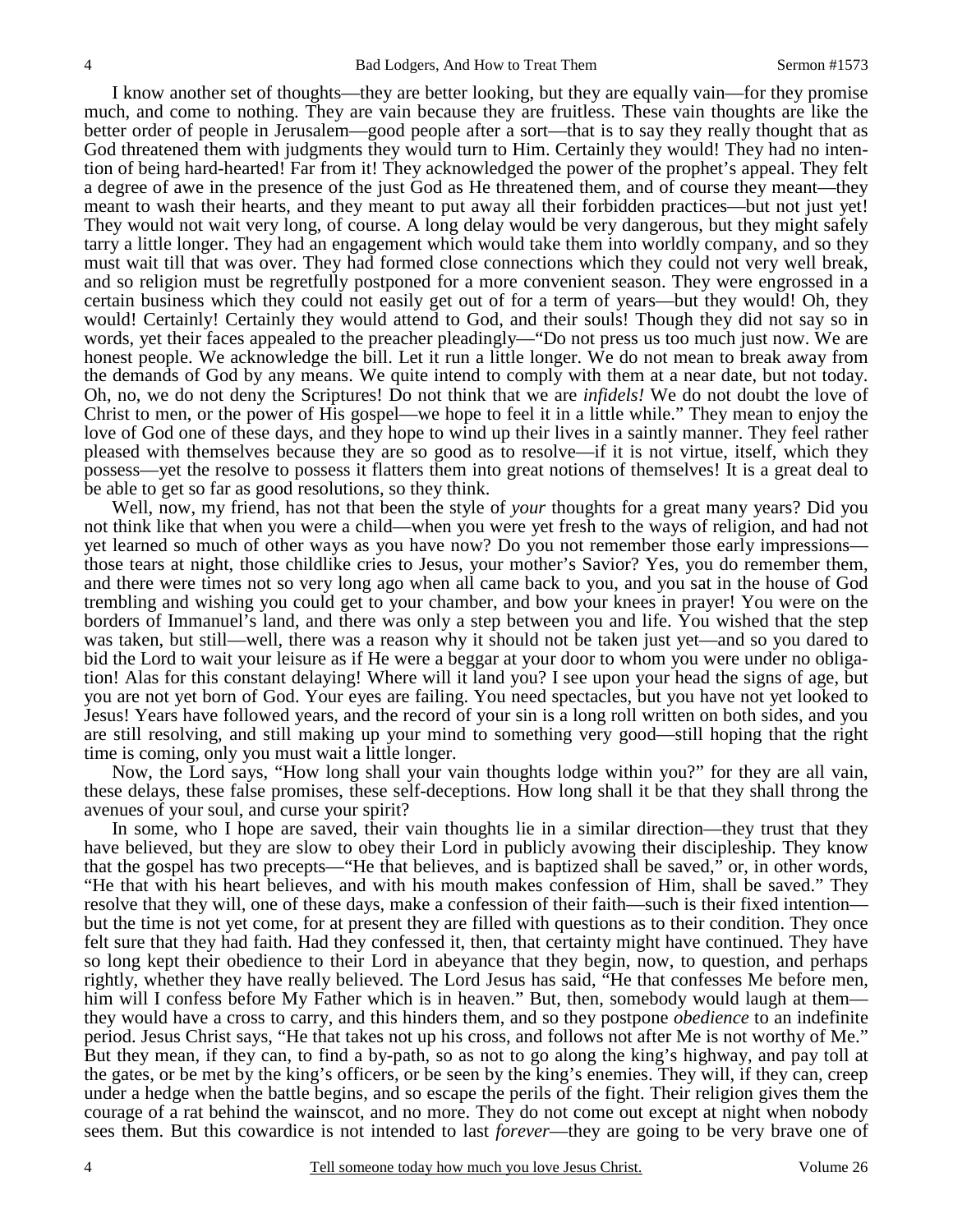these days—you shall see them performing great exploits! They intend, before very long, to openly say, "I am on the Lord's side." They will come forward and display their colors. They will be the bravest of the brave—only not just yet. Another time for seeing the church officers with reference to union with the church will pass away, and another, and another, and yet they will be no nearer the point of decision. Their resolutions are vain thoughts, and so I put the question, "How long?" Do fix some time or other! Do not forever remain a trifler with God, and His church, and His command! "How long shall your vain thoughts"—your ineffectual promises of obedience to Christ—"lodge within you?"

 Now I shall come closely home to some here whom I love in the Lord if I say that resolutions to be very useful, prayerful, and holy are often little better than vain thoughts because they are encumbered with procrastination. There are many who love the Lord who have never done much for Him because the time of figs is not yet. Leaves and leaves, only, have they produced. They are live branches of the vine, although they have not brought forth many grapes—but they cheer themselves with the conviction that *one of these days*—they do not quite know when—they will bring forth clusters as famous us those of Eshcol, though, up to now, they have been poor specimens of Christian professors! Their mind is made up to rise to a higher life! They will grow in grace! They will give more time to Bible-reading and prayer! They will live nearer to God! They will grow to be strong Christians—and when that happens they are going to do some great thing—I do not know what form their resolution is to take, but they will do something extraordinary! They will enter the Sunday school, and bring scores of little children to the Savior's feet. They will commence a class for young men—the class is sure to grow, and out of it many will come to build up the church of God. They will become fathers or mothers in Israel, and their children will be many. Or they are going to preach at the village stations, draw large congregations, and lead hundreds to the Savior! They are going to serve the Lord by personal exertion, or to give to the cause of God very much of their substance. It has been on their hearts a long time to be bountiful benefactors to the poor, to the church at home, and to missionaries abroad. They have not given much, yet, but before long they intend to overflow like gushing fountains which send forth rivers of water! They are resolving—when will they come to *acting?*

 Dear brothers and sisters, if we had, any of us, done about half what we *thought* we would do, we would have been tolerably fruitful branches of the vine! But we spend so much of our time in this proposing, and then proposing again, that we have little left for the actual performance of anything! We dream with our eyes open, not at night when we are asleep, and are being really refreshed, but in the day when our dreaming does no good, but merely flatters us into a good opinion of ourselves. These are vain thoughts, for the Lord *deserves* to be really served—not with imaginary blood were you redeemed—nor with *imaginary* fruit can you reward your Savior's love! Not with imaginary woes, nor with a painted death upon a painted cross did Christ ransom us from hell, and do we think to reward Him with *proposals,* and *plans,* and *schemes,* and *fancies,* and *hopes,* and *resolves*? Is this your kindness to your friend? Some men brood so long over their future intentions that they, all of them, become addled eggs, and nothing whatever is hatched! O man, "whatever your hand finds to do, do it!" Do it! Do it "with all your might!" Do not leave it for somebody else to do when you are dead! Many make up their minds that a great thing shall be done—when they die. When they cannot hold their money any longer, *then* they will give it up—a wonderful sacrifice to God! But he that would serve God acceptably determines, "I will give Him of my substance while it is mine. And not when it is my heir's." My dear friend, I would have you regret your idleness! It is infinitely better to get to work, and perform the little which you are able to do—to give the Lord your service while you can serve Him—than that you should have to lie upstairs trying to amuse yourself, or quiet the upbraiding of a guilty conscience by proposing to do great things which you could not accomplish if you were to set about them, and which, indeed, you will never even so much as attempt!

 I have thus mentioned to you several groups of bad lodgers, of whom the text says, "How long shall vain thoughts lodge within you?" "How long," says God to every Christian here that has loitered, lingered, hesitated—"How long shall vain thoughts lodge within you?" Perform at once the doing of that which you have resolved, if, indeed, the resolve is such as you ought to have made. God help you, by His sacred Spirit, to lead a practical life, and not a dreamy one!

**II.** Now, secondly, let me show WHAT BAD LODGERS THEY ARE. Vain thoughts get admittance into our heads and hearts, and there they make themselves at home, and do mischief without end. They run upstairs, and downstairs, and all over the house, and they multiply every day. They are dreadful pests—the worst lodgers the soul can harbor.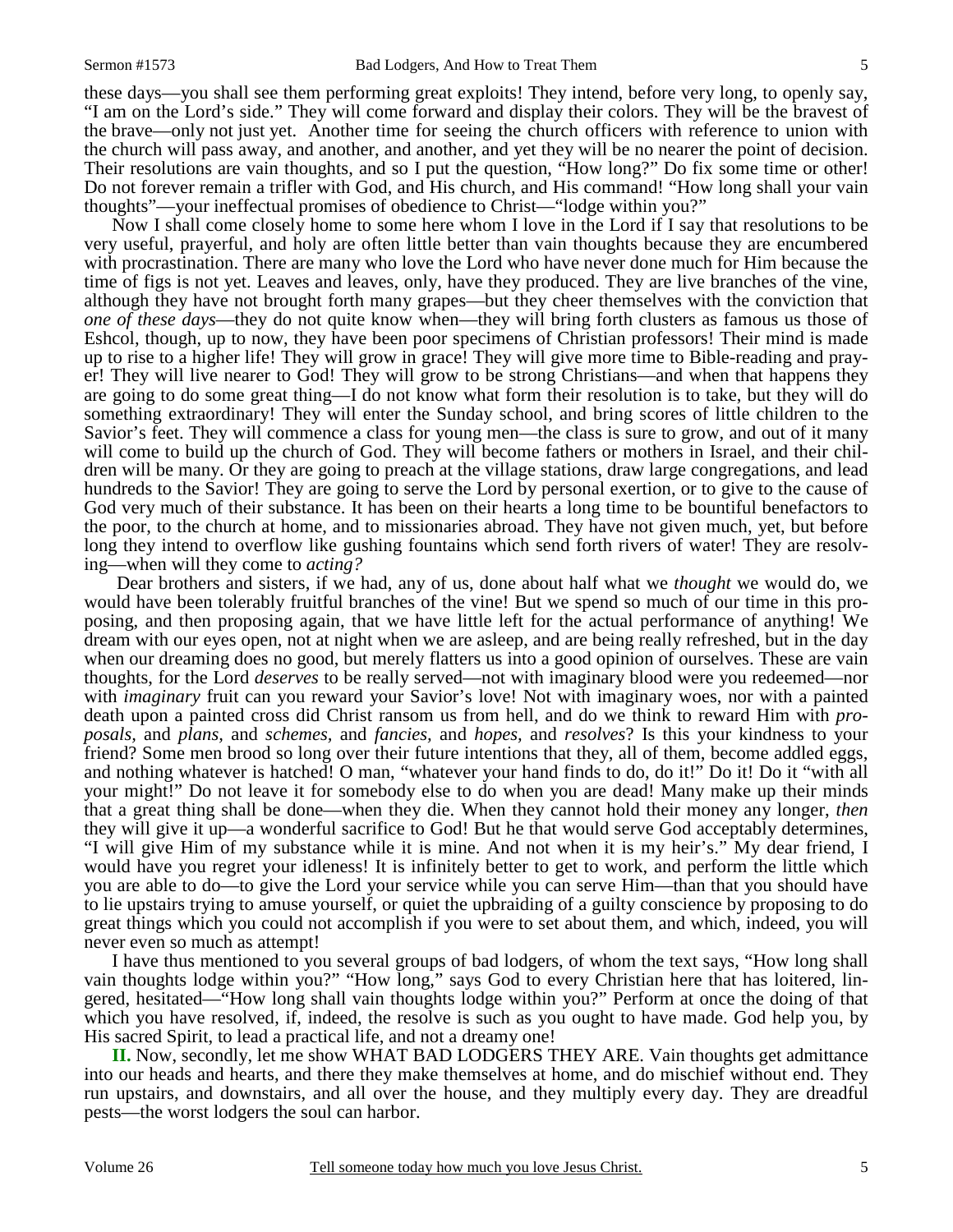For, first, they are deceitful. The man that says, "When I have a more convenient season I will send for you," does not ever send for Paul—He never intended to do so. A man says, "Tomorrow," but tomorrow never comes. When that comes which would have been, "tomorrow," it is, "today"—and then He cries, "Tomorrow"—and so multiplies lies before God! What deceptiveness it is on the part of any man who knows to do good, and does it not, that he should think to put off God with empty promises! Now, listen to this—"To him that knows to do good, and does it not, to him it is sin." "Sin." That is God's word, not mine. But you ask me, "To him that knows to do good, and truly intends to do it, does not the *intention* remove the sin?" I answer decidedly, No! "To him that knows to do good, and does it not, to him it is sin." So long as he refuses to do what he knows to be right, he is sinning, and every minute that he delays, heaps up another sin, and so the sin multiplies like money that is borrowed at compound interest! The amount of guilt runs up, and you never know what it comes to. Delay in performing duty is the most mischievous evil, doing infinite damage to the heart in which it lodges because it defiles it with falsehood upon falsehood, and thus provokes the Most High. Oh, I would turn such a lodger as that out! David said, "He that tells lies shall not tarry in my house." Do not allow these vain thoughts to lodge a day longer, for they disgrace you, and place you in jeopardy. Vain thoughts are bad lodgers, for they pay no rent—they bring in nothing good to those who entertain them. There is the lodger of selfrighteousness, for instance. What good does self-righteousness ever do to the man who entertains it? It pretends to pay in brass farthings—it *pretends* to pay—but the money is counterfeit!

 What good does it do any man to harbor in his mind the empty promise of future repentance? It often *prevents* repentance! I would rather hear a man say straight out, "Now, look here. I never mean to repent or believe! My mind is made up as to that matter." This, at least, is truthful. That man will, perhaps, change his mind, or *God* will change it. But that other man—the soft, putty-like being, the India rubber man—squeeze him; pull him out; force him together again. Do what you will with him, he gets back into his old shape! There is no solid stuff in him. You cannot make anything of him. These irresolute men, "unstable as water," cannot excel. They are neither good for use, nor for ornament, and we have plenty of this class! Are you one of them, my friend? If so, God help you to get rid of these bad lodgers of instability, self-sufficiency, and constantly promising, because they pay no rent. And as for you Christian people who are always on the verge of being splendid—you members of churches who are always going to be generous, who are quite certain that you shall be useful, only you never are—what profit has ever come to God or yourself from this continued hesitation? Let such a lodger as that depart at once, for the longer he lingers the more will you lose by him.

 The next reason for the ejectment of these lodgers is this—they are wasting your goods, and destroying your property. For instance, every unacted resolution wastes time, and that is more precious than gold. It also wastes thought, for to think of a thing, and to leave it undone is a waste of reflection. It is a waste of energy to be energetic about merely promising to be energetic! It is a great waste of strength to be forever resolving to be strong, and yet to remain weak. You screw yourself up to the sticking-point, and you are going to be holy, and yet never are! You mean to turn to God, and yet never do. Why, you are wasting time! You are wasting thought! You are wasting opportunity! You are wasting the gospel under which you sit! These bad lodgers are causing you such daily loss that before long you will be utterly ruined unless you can cleanse your house of them! You cannot afford to give them shelter—send them packing at once! Worse than their damaging your house, they are damaging you! Bad lodgers will break your windows, burn your shutters, pull down your wainscots, and do a thousand spiteful things. When they will neither pay nor go, they will do all the mischief they can! And thus do vain thoughts foolish, ineffectual thoughts—work us grievous ill, for the man that resolves, and does not carry out the resolve grows in irresolution. He that yesterday said he would, but today does not, may today say he will, but there will not be so much strength in his resolve as there was in that of yesterday. And since he failed yesterday, he is even more certain to fail now. A man that has been 10 years making up his mind to think about eternity is 10 degrees less likely to do so. A man who has had 10 years' sermons earnestly driven at him, and yet they have not penetrated him, is as one that has been 10 years hammered on the anvil, and is just so much the harder. O, how men are hardened, besotted, befooled, and enslaved by vain thoughts! How long will you let these lodge within you? Shall they remain till they have plundered you of heart and hope, and left your mind a wreck and ruin?

 Worst of all, these vain thoughts are bad lodgers because they bring you under condemnation. There have been times when to entertain certain persons was treason, and many individuals have been put to death for harboring traitors. Rebels condemned to die have been discovered in a man's house, and he has been condemned for affording them a hiding place. Now, God declares that these vain thoughts of yours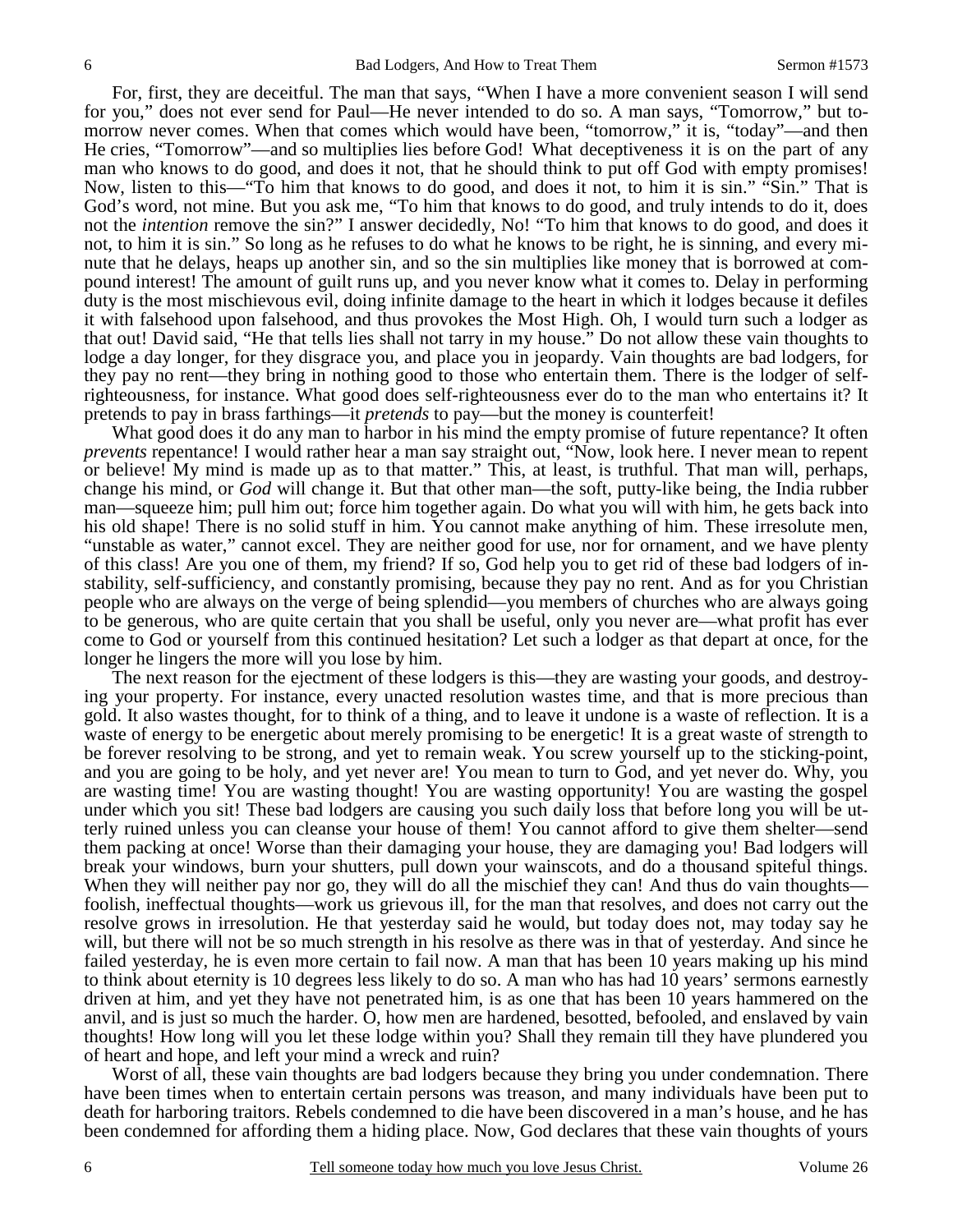are condemned traitors. Are you going to harbor them any longer? If a lodger came to your house, and after a while, a policeman called and said, "You let your front room, I think." "Yes." "What kind of a person is your lodger, and what is his business?" I think after one or two visits of that kind you would say to your lodger, "I shall be obliged if you will go somewhere else," for you would not enjoy the idea of having a suspected person within your doors. Nobody does. Now, these vain thoughts, these selfrighteous thoughts, these boasts in *self*—they are something more than suspected—they have been judged and condemned to die! And, oh, let not your heart become a haunt for things that God abhors! And when He sends a summons, as He does tonight in the words of the text, "How long shall your vain thoughts lodge within you?" oh, that God would grant you grace to drive out the Canaanites who will dwell in the land as long as they can find a den to hide in! Let Beddome's hymn be your prayer—

> *"Astonished and distressed, I turn my eyes within: My heart with loads of guilt oppressed, The seat of every sin. What crowds of evil thoughts, What vile affections there! Envy and pride, deceit and guile, Distrust and slavish fear. Almighty King of saints, These tyrant lusts subdue; Drive the old serpent from his seat, And all my pow'rs renew. This done, my cheerful voice Shall loud hosannas raise; My soul shall glow with gratitude, My lips proclaim Your praise."*

**III.** That brings me to my closing head, which is LET US SEE WHAT TO DO WITH THESE BAD LODGERS.

 The first thing is to give them notice to leave at once. Let there be no waiting. When a man is converted, it is done at once. There may be a long process by which he comes up to it, and there may be a long succession of the breaking light of God before he gets clear about it, but there is a turning point. There is a line, thin as a razor's edge, which divides death from life—a point of decision which separates the saved from the lost. Did you ever notice, in our Lord's parable of the prodigal son, the decision of the repenting one? He said, "I will arise and go unto my father"—and he arose and went to his father, and as I heard a quaint divine say, he did not give his master a day's notice! The narrative tells us that he had joined himself to a citizen of that country who had sent him into the fields to feed swine. He ran off, then and there, just as he was! If he had gone to see his master, and had said, "Sir, I am obliged to go home and see my father," or if he had stopped to clean himself—if he had stopped to purchase better linen, and a fairer suit of clothes before he went home, he would have died of hunger at the swine trough. But, instead of that, he did the right thing—he ran for his life—and that is what you must do. "Well, I shall, I hope," says one. You never will, my friend, if you get no farther than that! It must be done at once. And, possibly, it is, "now or never"—before the clock ticks again. Will you have Christ, and go to heaven, or your sins and go to hell? Quick! Sharp! God help you to answer aright, for on that answer may hang eternal things! I believe that it is always so. Men decide at once, or not at all. It was so with me. I was thinking, as I stood up here to preach, that this is just the kind of weather in which I found the Savior. Some did not come out that morning, it snowed so hard. But I had a heavy heart, and I wanted to lighten it, and so I went out to the place of worship, and when I heard the gospel, and he that preached it said to me, "Look! Look, young man! Look, now!" I did, then and there, look to Jesus, otherwise I had never looked! When the word of God came to me, by His grace, I immediately received it!

 There is one heavy knock, sometimes, at a man's door, and he must open *then*, or no other knock may come. I think that somebody has come in here tonight that, in God's name, I may give that knock at his heart. And if the door is opened, and he says, "Come in, blessed Savior," then it shall be well. The first thing, then, is to give a notice to leave to all self-righteousness. Away with it! Away with it! What a fool I was ever to have any! All self-confidence—away with it! I had better lean on a broken reed than lean on myself! To all delays—to all hopes that I shall live another week—away with them! Away with them! I have no ground for such hopes. Away with them! Leave, leave, vain thoughts! Oh, that they would go at the bidding! Suppose that these vain thoughts will not go just when you bid them to go? I